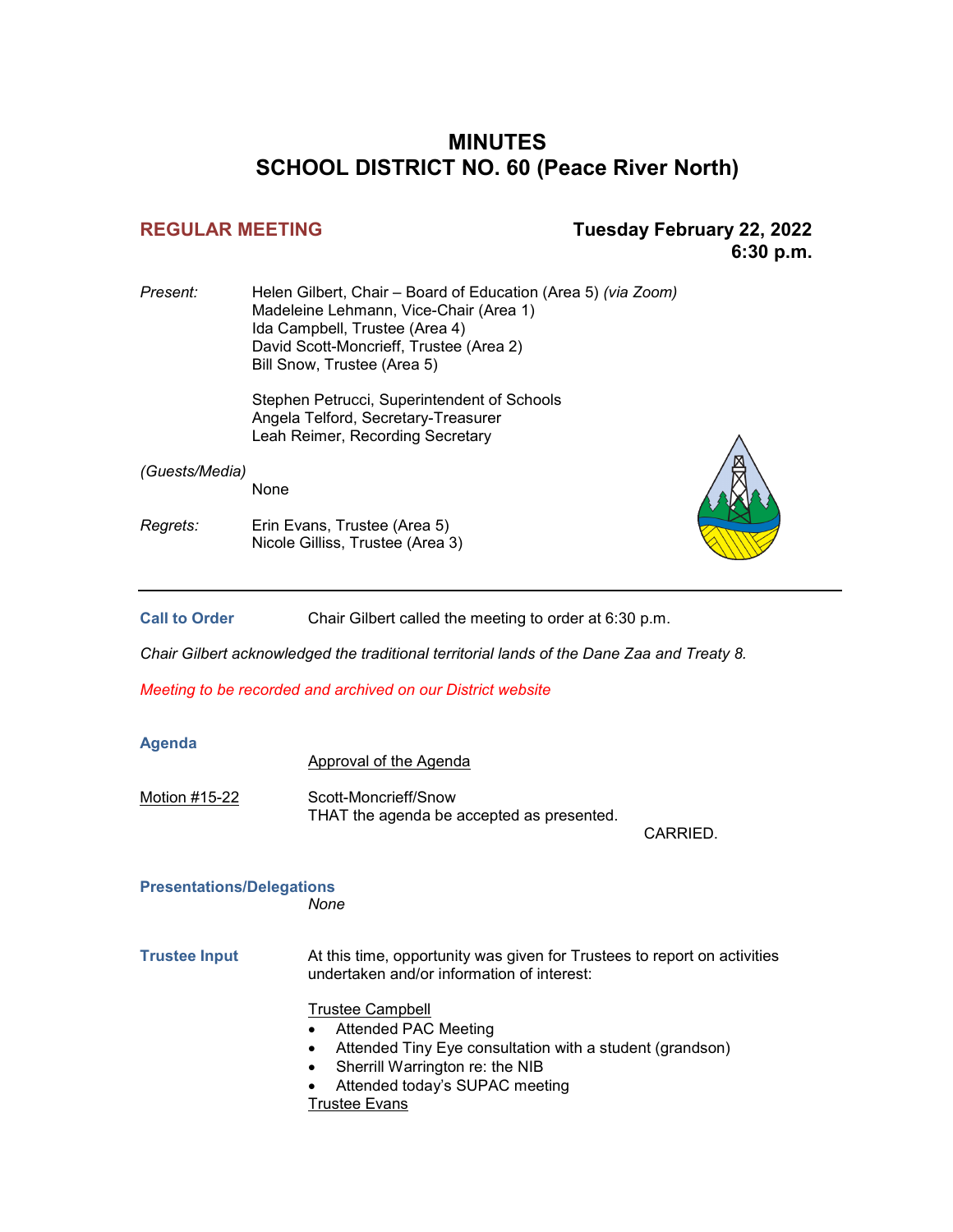• Absent

#### Trustee Gilliss

• Absent

#### Vice-Chair Lehmann

- Attended SUP-PAC meeting today
- Attended Clearview PAC
- Clearview Arena AGM
- Attending Bargaining Session
- BCPSEA Zoom call
- Attended Policy Committee Meeting

#### Trustee Scott-Moncrieff

- Been in contact with all my schools
- Wonowon issues are being sorted
- Invited to taste testing out at Upper Pine
- Prespatou running nicely
- Buick Creek is looking at increasing enrolment by 10% for next year

#### Trustee Snow

- Went to NPSS, ELC and Bert Ambrose talking with staff
- Elections Committee meeting went well
- Attended NIB virtually
- Attended SUP-PAC Meeting

#### Chair Gilbert

- BCSTA Climate Change working group
- NIB work after the meeting
- Policy Committee meeting
- BCSTA Board Chair call
- Thank you everyone for their support while I've been out of town

#### **Minutes of the Regular Board Meeting**

#### Approval of the Minutes

Motion #16-22 Lehmann/Campbell THAT the Regular Meeting Minutes of January 24, 2022 be adopted. CARRIED.

> Business Arising from the Minutes The following business arose from the above noted Minutes:

#### **Regional Science Fair**

- Chair Gilbert write a letter thanking them for their presentation. They had some "asks"
- Superintendent it's primarily an "in kind" support which includes the facilities, tables, and chairs. The availability of TTOC's for those on the executive may hamper our ability to make that commitment at this point in terms of not knowing how many that would be. That would be something that we have done in the past. We would not be able to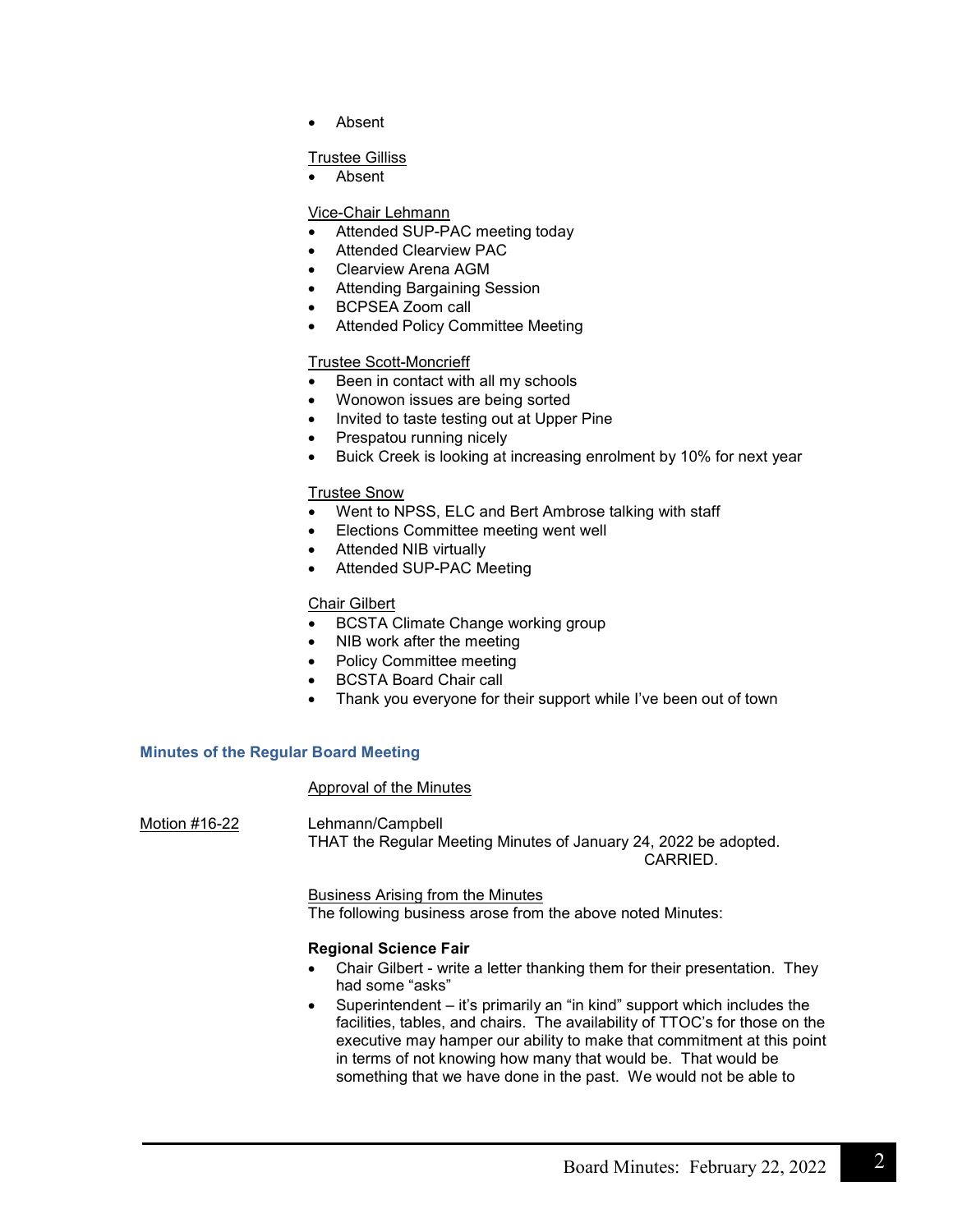commit to paying for chaperones or TTOC's, or other costs for national or international fairs at this time as they are unknown

**ACTION:** The Board Chair will write a letter thanking them for their presentation and responding to their "asks" for the Regional Science Fair

#### **Approval of Excerpts**

Motion #17-22 Campbell/Lehmann THAT the excerpts from the December 13, 2021 In Camera Meeting Minutes be approved and appended to these Regular Meeting Minutes. CARRIED.

#### **Announcements & Reminders**

| February 28        | Non-Instructional Day (Report Writing) |            |                  |
|--------------------|----------------------------------------|------------|------------------|
| March 7            | NPAA Meeting                           | 4:00 p.m.  | Virtual          |
| March 7            | <b>Board Meetings</b>                  | 5:00 p.m.  | Board Room       |
| March 16/17        | Early Dismissal Day                    |            |                  |
| March 21           | <b>BCSTA AGM Motions to Membership</b> |            |                  |
| March 21           |                                        |            |                  |
| to April 4         | <b>Spring Break</b>                    |            |                  |
| April 4            | <b>NPAA Meeting</b>                    | 4:00 p.m.  |                  |
| April 11           | <b>COTW Meetings</b>                   | 12:30 p.m. | Board Room       |
| April 15/18        | Good Friday/Easter Monday              |            |                  |
| <b>April 21-24</b> | <b>BCSTA AGM</b>                       |            | <b>Vancouver</b> |
| April 22           | NID Day (Pro-D)                        |            |                  |
| April 25           | <b>Board Meetings</b>                  | 5:00 p.m.  | Board Room       |
| April 26           | SUP-PAC Meetings (Snow/Evans)          | 12:00 p.m. |                  |

#### **Senior Staff Reports**

#### Superintendent's Report

A written and electronic report was presented. Topics discussed and reported included:

#### **Human Resources Summary for Teachers & AO's**

• For information purposes

#### **Superintendent's Report**

- For information purposes
- BASC concern regarding "undercutting" other programs in the committee. Secretary-Treasurer – we looked into that beforehand

#### **Out of District Field Trip**

See motion below

Motion #18-22 Scott-Moncrieff/Snow THAT the Board accept the Superintendent's Report with the exception of the Out of District Field Trip.

CARRIED.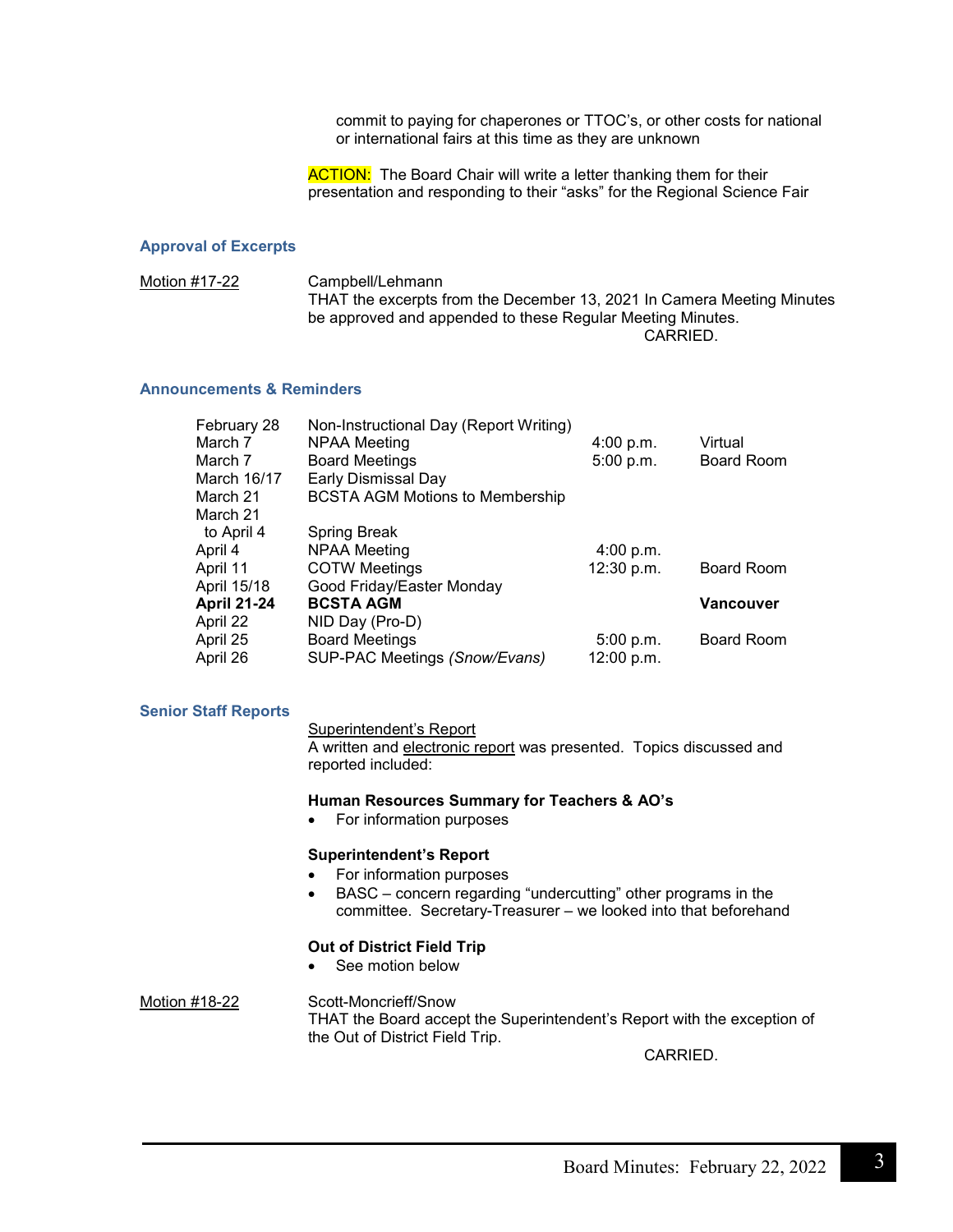Motion #19-22 Campbell/Snow THAT the Board approve the Out of District Field Trip for Taylor Elementary School.

CARRIED.

#### Secretary-Treasurer's Report

A written report was presented. Topics discussed and reported included:

#### **Finance Update to January 31, 2022**

- For information purposes
- Correction: we are on track with the newly updated numbers
- Alberta Student revenue will be funded this year. Not sure what will be happening next year but will be getting more information

#### **Annual Amended Budget** *(Attachment)*

- Special Purpose Funds need to be spent in the year they're given. We've been given grace with Strong Start, Ready Set Learn and French fund because we can't do business as usual. Community Links and AFG we can carry forward. CEF we cannot carry forward
- Chair Gilbert if we're moving to a three-year budget, when we get the amended budget will we see 2 or 3 years out? Secretary-Treasurer – assume it will need to be addressed for next year's amended budget
- Discussion around the three-year budget process when it is implemented next year

#### **Enrollment Projections**

- For information purposes
- Developed after speaking with department heads, Indigenous Services, ELL and Learning Services
- For September enrollment, worked with the Superintendent and Director of Instruction, used Ministry of Education's projections and assumed a 2% growth for each year
- Ambiguous process with the KEY as we haven't received all of the information yet
- Numbers are conservative
- Ministry re-assessed their projections two years for our district. They reset every year as does the company we use for projections (PTSGI). We use ministry, PTSGI and our own knowledge to base our projections

#### **Trustee Indemnity**

- Effective January 1, 2022 CPI rates…3.90% index less 1% (2.9%)
- Attached policy shows the increase in indemnity for trustees

#### **Human Resources Support Staff Summary**

- For information purposes
- Of the 5 resignations, 2 have moved, 1 is going to school and the other 2 represent people who didn't rejoin the district after being on a leave after 20 months
- Bus drivers? no news, still a shortage. With the daily health checks, there are some runs that can't run for the day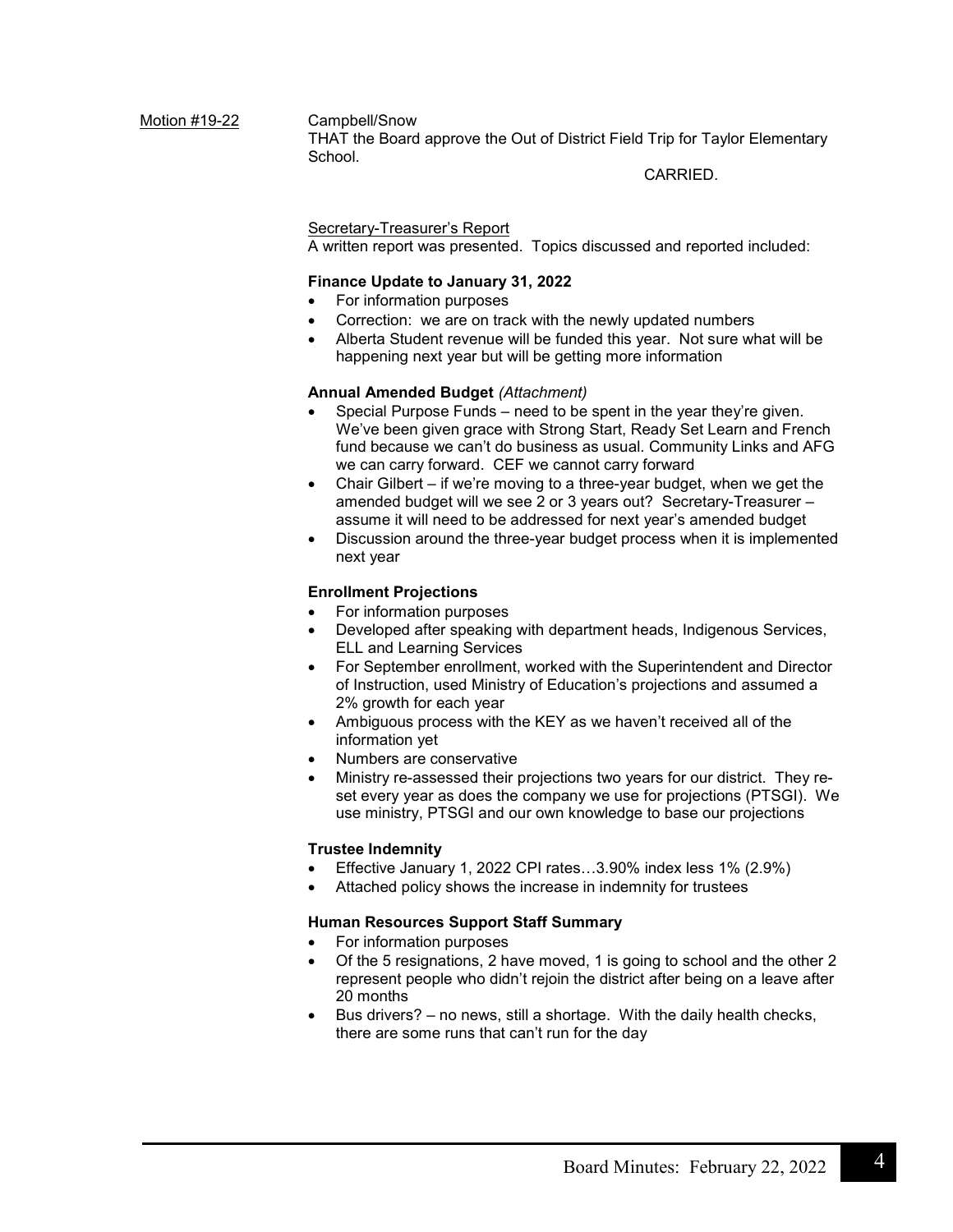| Motion #20-22        | Snow/Scott-Moncrieff<br>THAT the Board accept the Secretary-Treasurer's Report                                                                                                                                                                                                                                                                                                             | CARRIED. |
|----------------------|--------------------------------------------------------------------------------------------------------------------------------------------------------------------------------------------------------------------------------------------------------------------------------------------------------------------------------------------------------------------------------------------|----------|
|                      | <b>Reports of Regular Committee of the Whole Meeting</b>                                                                                                                                                                                                                                                                                                                                   |          |
|                      | Approval of the Minutes - February 7, 2022                                                                                                                                                                                                                                                                                                                                                 |          |
| Motion #21-22        | Snow/Scott-Moncrieff<br>THAT the Board accept the Regular Committee of the Whole minutes of<br>February 7, 2022 and its recommendations                                                                                                                                                                                                                                                    | CARRIED. |
|                      | <b>Business Arising from the Minutes</b><br>The following business arose from the above noted Minutes:                                                                                                                                                                                                                                                                                     |          |
|                      | Taylor School Framework - The administrator, Nancy Maxfield also<br>presented to the Taylor PAC                                                                                                                                                                                                                                                                                            |          |
|                      | <b>Policy Committee</b>                                                                                                                                                                                                                                                                                                                                                                    |          |
|                      | Policy Committee Meeting Notes - February 7, 2022<br>For information purposes                                                                                                                                                                                                                                                                                                              |          |
| Motion #22-22        | 8001.2 Accumulated Operating Surplus<br>Lehmann/<br>That a Notice of Motion be issued for Policy 8001.2 Accumulated Operating<br>Surplus.                                                                                                                                                                                                                                                  | CARRIED. |
| Motion #23-22        | 8001.3 Financial Planning & Reporting<br>Scott-Moncrieff/<br>That a Notice of Motion be issued for Policy 8001.3 Financial Planning &<br>Reporting.                                                                                                                                                                                                                                        | CARRIED. |
| <b>Motion #24-22</b> | Bylaw 1/90 Organization of the Board                                                                                                                                                                                                                                                                                                                                                       |          |
|                      | Snow/<br>That a Notice of Motion be issued for Bylaw 1/90 Organization of the Board.                                                                                                                                                                                                                                                                                                       | CARRIED. |
|                      | <b>ACTION:</b> Send out the above mentioned for Notice of Motion.                                                                                                                                                                                                                                                                                                                          |          |
| <b>Other Reports</b> | <b>BCSTA</b><br>Chair Gilbert – because of events happening around the province,<br>districts are encouraged to look at policy on Codes of Conduct and due<br>process in the event of a difficulty<br>Will take to Trustee Evans to include in the work of the Policy Committee<br><b>ACTION:</b> Chair Gilbert to refer the Code of Conduct policy to Trustee Evans<br>(Policy Committee) |          |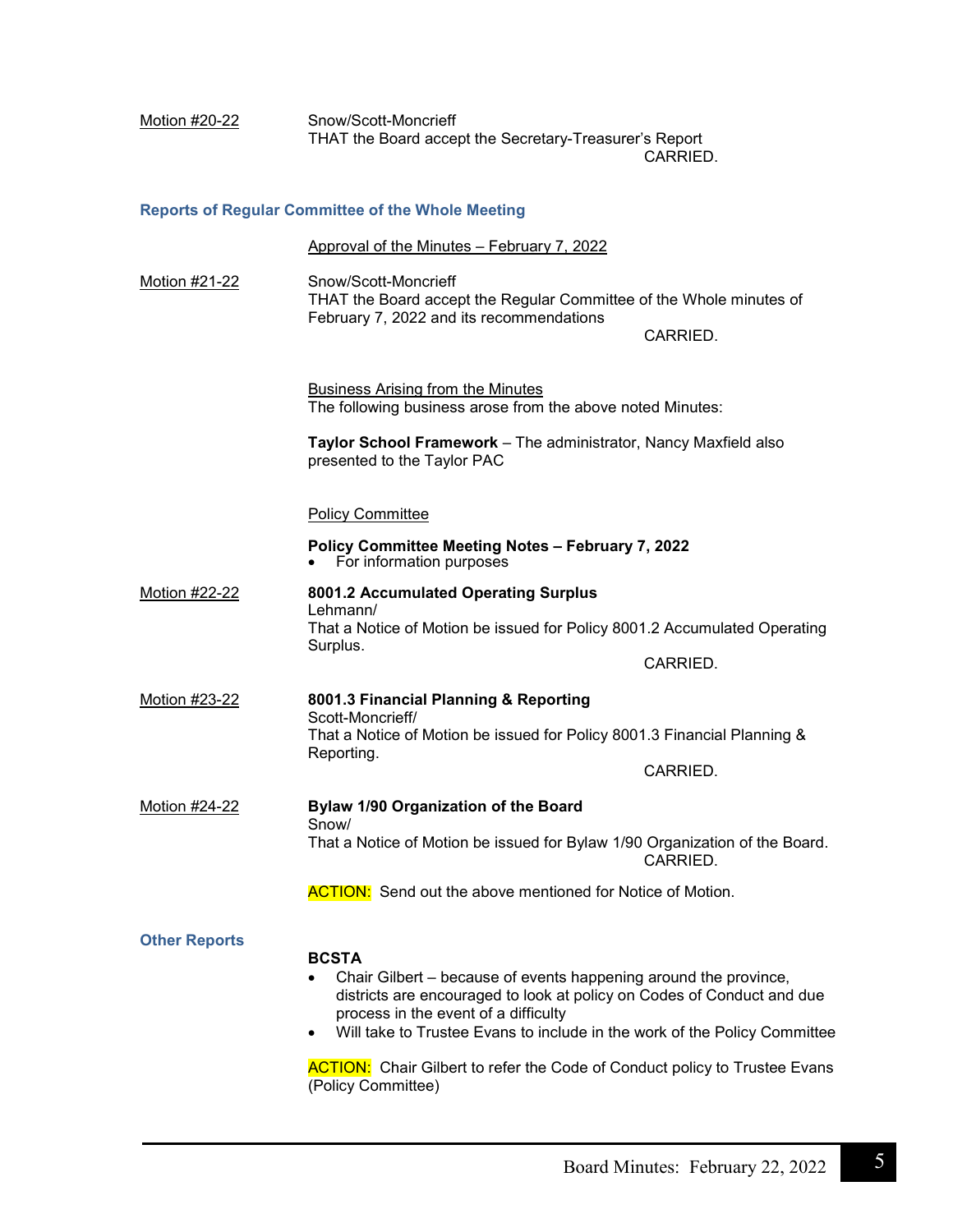#### **BCPSEA**

• Vice-Chair Lehmann – attended a meeting that mostly dealt with updates for districts who have implemented the mandatory vaccine policy

#### **Board Pro-D Committee**

- Secretary Treasurer to finish the Financial Literacy Presentation. Confirmed by all trustees present that they would like Angela to finish her presentation. Having the presentation done in segments over time has contributed to better understanding than if we had done the whole thing at once.
- Have contacted local media and will look into a presentation at a COTW meeting

**ACTION:** Helen to talk to Angela to confirm best time for Angela to finish presentation.

#### **Amended Annual Budget Bylaw 2021-2022**

| Motion #25-22              | Scott-Moncrieff/Snow<br>THAT in accordance with Section 68(4) of the School Act, all three readings<br>of the Amended Annual Budget Bylaw 2021-2022 be given at this meeting. | CARRIED. |
|----------------------------|-------------------------------------------------------------------------------------------------------------------------------------------------------------------------------|----------|
| Motion #26-22              | Snow/Lehmann<br>THAT the Board adopt the First Reading of Amended Annual Budget Bylaw<br>2021-2022                                                                            | CARRIED. |
| Motion #27-22              | Scott-Moncrieff/Snow<br>THAT the Second and Third Reading be read in short form                                                                                               | CARRIED. |
| Motion #28-22              | Snow/Lehmann<br>THAT the Board adopt the Second Reading of Amended Annual Budget<br>Bylaw 2021-2022                                                                           | CARRIED. |
| Motion #29-22              | Scott-Moncrieff/Snow<br>THAT the Board adopt the Third and Final Reading of Amended Annual<br>Budget Bylaw 2021-2022                                                          | CARRIED. |
| <b>Correspondence</b>      | None                                                                                                                                                                          |          |
| <b>Unfinished Business</b> | The following unfinished business arose from the previous meeting minutes:<br>None                                                                                            |          |
| <b>New Business</b>        | None                                                                                                                                                                          |          |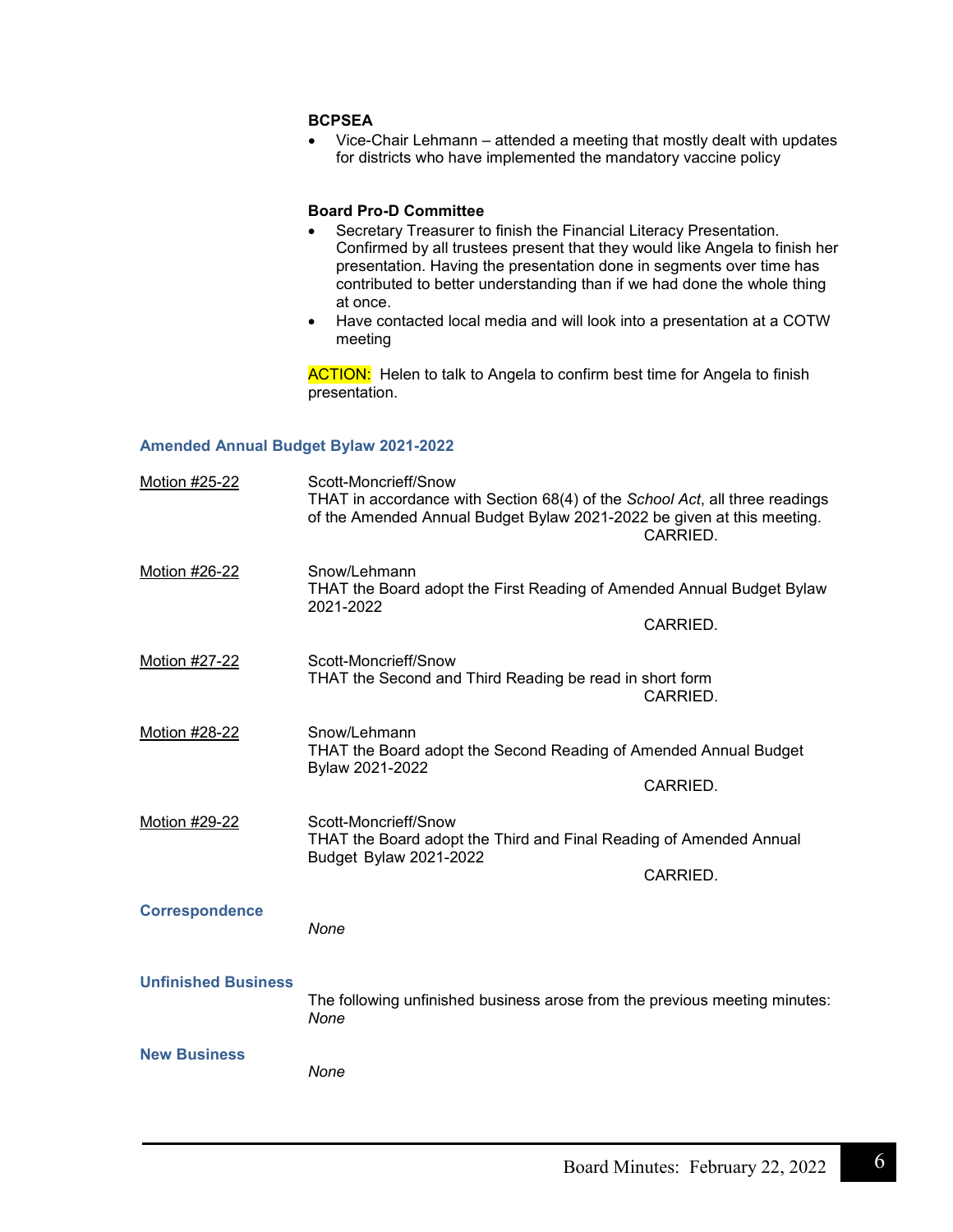#### **PRNTA Update – Michele Wiebe, President**

• No report, not present

#### **CUPE Local #4653 Update – Jennie Copeland, President**

• No report, not present

#### **District Parent Advisory Council (DPAC) Report – President**

• Not present

#### **Questions from Press/Public**

At this time, opportunity was given for questions from the press *None*

#### **Adjournment**

Motion #30-22 Snow/Scott-Moncrieff THAT the meeting be adjourned. (7:48 p.m.)

\*\*\*\*\*\*\*\*\*\*\*\*\*\*\*\*\*\*\*\*

HELEN GILBERT, CHAIR, THELEN GILBERT, CHAIR, THELEN ANGELA TELFORD, THELEN ANGELA TELFORD,

\_\_\_\_\_\_\_\_\_\_\_\_\_\_\_\_\_\_\_\_\_\_\_\_\_\_\_\_\_\_ \_\_\_\_\_\_\_\_\_\_\_\_\_\_\_\_\_\_\_\_\_\_\_\_\_\_ SECRETARY-TREASURER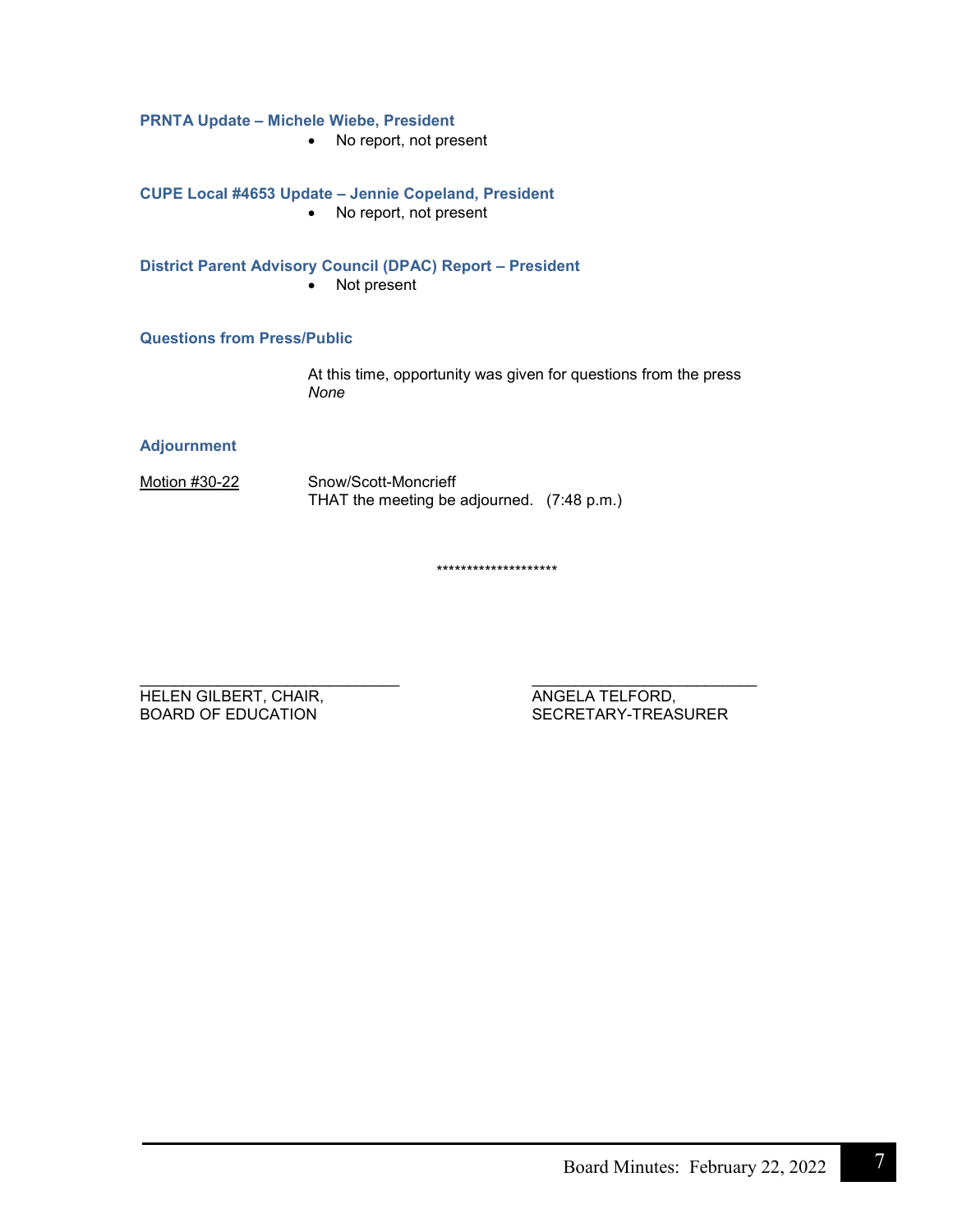# **Amended Annual Budget 2021/22**

**Click to edit Master title style**

School District 60 Peace River North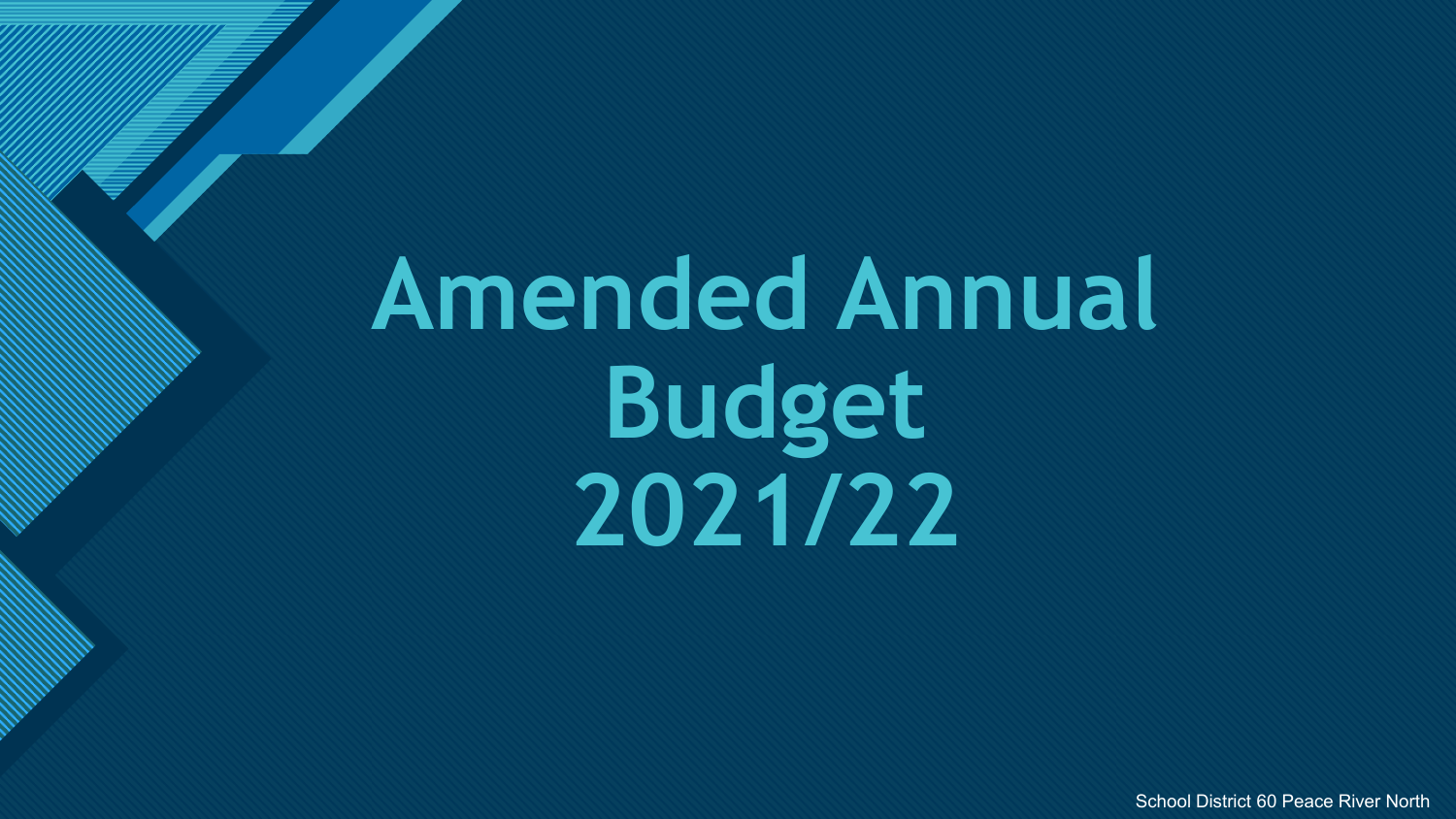## **Click to edit Master title style Agenda**

- Overview of Ministry of Education Funding & Enrollment Projections
- Overview of Other Operating Revenues
- Summary of Operating Expenditures by Type
- Summary of Operating Expenditures by Function
- Review of Schedule 2 Operating Revenue and Expenses
- Review of Schedule 3A Special Purpose Funds
- Review of Statement 2 Budget Bylaw
- Questions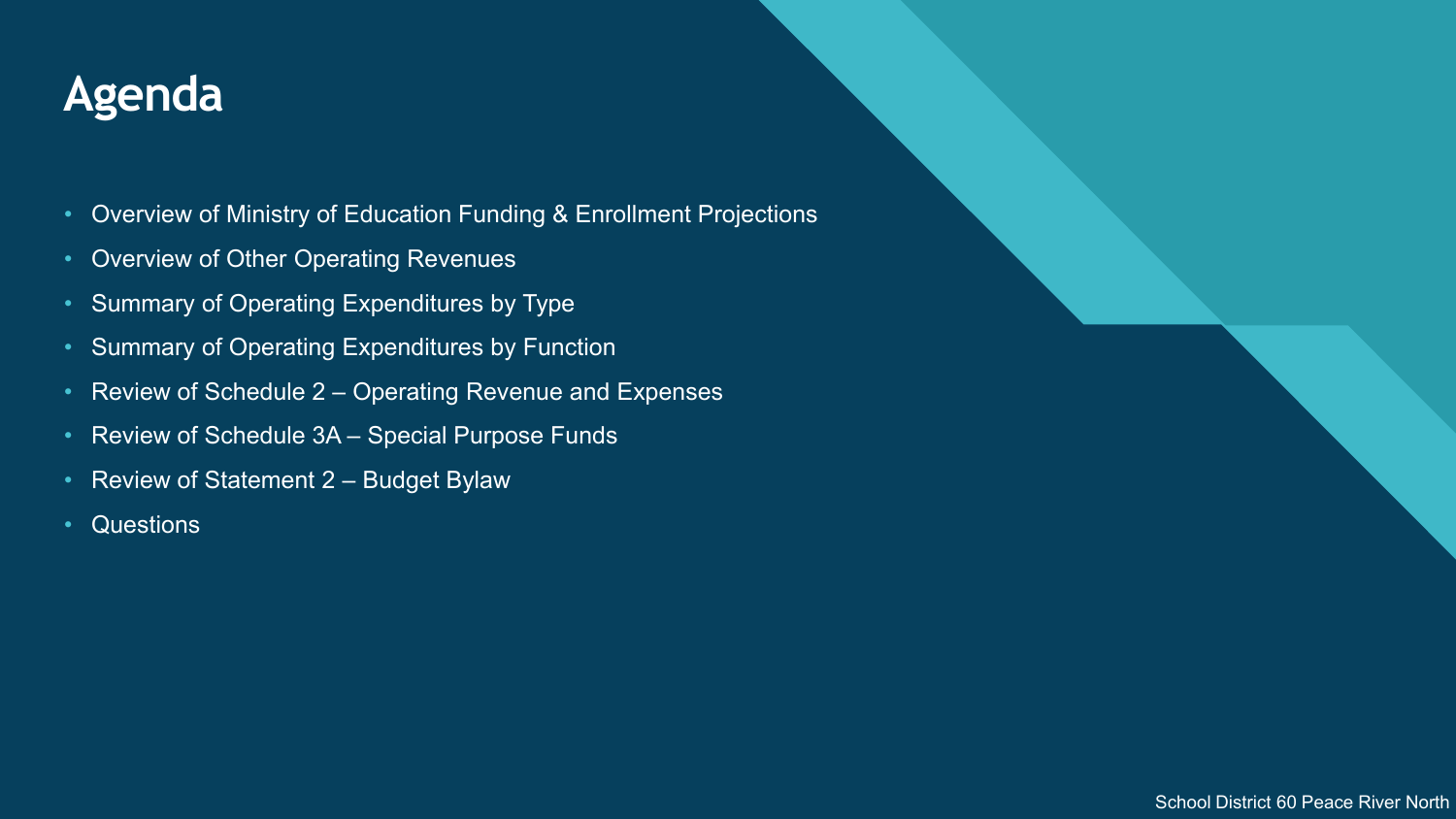### **Ministry of Education Funding**

| <b>Components of Ministry Funding</b>    | 2021/22 Amended Annual<br><b>Budget</b> | 2021/22 Prelimnary Annual<br><b>Budget</b> | <b>Difference</b> |
|------------------------------------------|-----------------------------------------|--------------------------------------------|-------------------|
| <b>Enrolment Based</b>                   | 47,500,434                              | 47,653,096                                 | (152, 662)        |
| Enrolment Adjustment - Distance Learning | (407, 784)                              |                                            | (407, 784)        |
| <b>Adjustmed Enrolment Based Funding</b> | 47,092,650                              | 47,653,096                                 | (560, 446)        |
| <b>Unique Student Needs</b>              |                                         |                                            |                   |
| <b>Special Education</b>                 | 6,649,560                               | 6,779,290                                  | (129, 730)        |
|                                          |                                         |                                            |                   |
| <b>English Language Learners</b>         | 792,500                                 | 713,250                                    | 79,250            |
| <b>Indigeneous Education</b>             | 1,878,000                               | 1,801,315                                  | 76,685            |
| <b>Adult Education</b>                   | 22,635                                  | 56,588                                     | (33, 953)         |
| <b>Salary Differential</b>               | 668,781                                 | 678,556                                    | (9,775)           |
| <b>Unique Geographic Factors</b>         | 9,884,448                               | 9,884,448                                  |                   |
| <b>BC Education Plan</b>                 | 54,267                                  | 54,267                                     |                   |
| <b>Equity of Opportunity Supplement</b>  | 250,755                                 | 256,803                                    | (6,048)           |
| Est. Distributed Learning (Feb & May)    | 1,585,102                               | 1,496,002                                  | 89,100            |
| <b>Summer Learning</b>                   | 4,928                                   | 6,720                                      | (1,792)           |
| <b>Total Ministry Funding</b>            | 68,883,626                              | 69,380,335                                 | (496, 709)        |

School District 60 Peace River North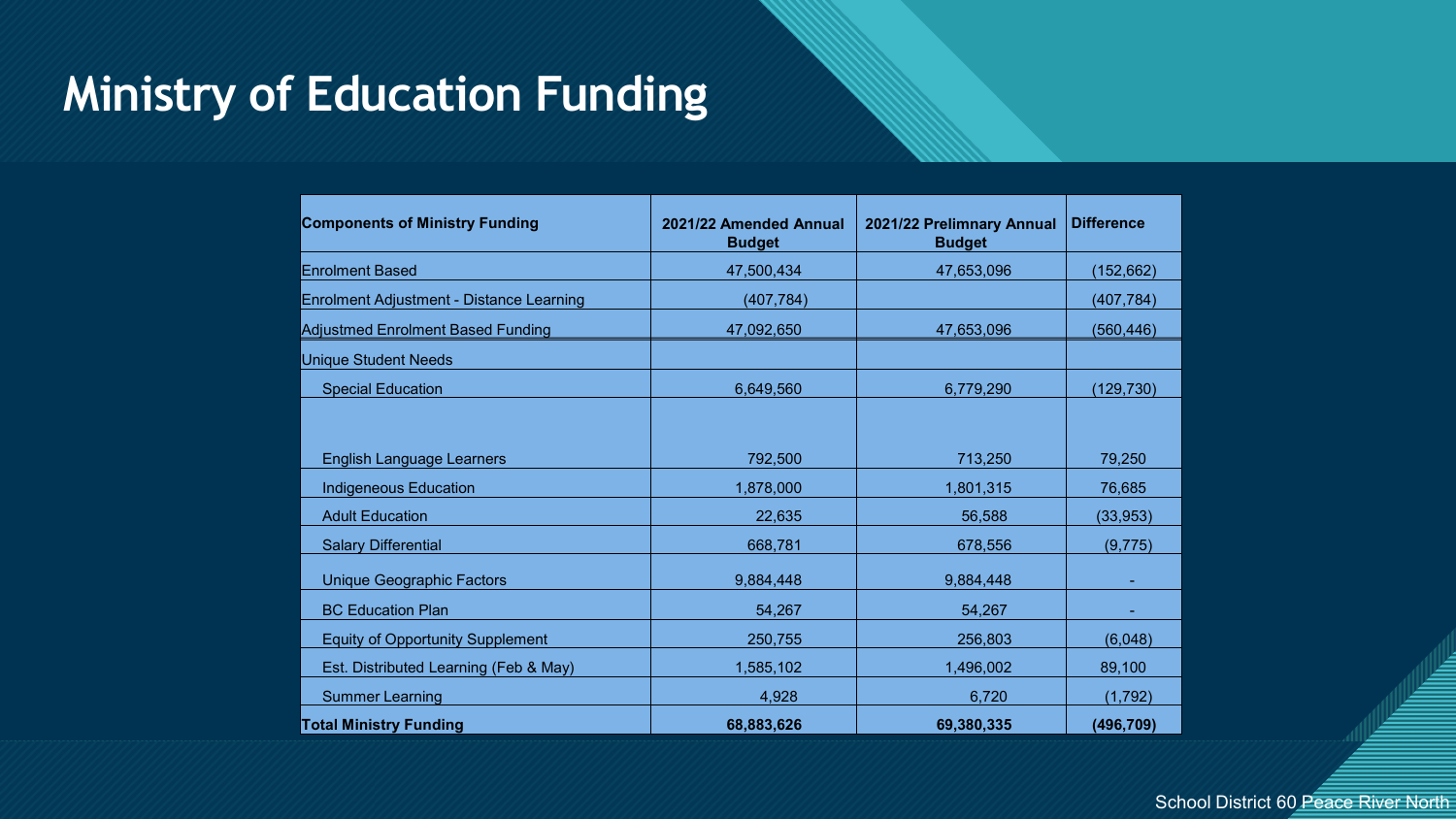### **Ministry of Education Funding**

|                          | <b>Total Operating Revenue</b>           |                |               |                   |  |  |
|--------------------------|------------------------------------------|----------------|---------------|-------------------|--|--|
|                          | <b>Revenues (Schedule 2A)</b>            | <b>Amended</b> | <b>Annual</b> | <b>Difference</b> |  |  |
|                          | <b>Operating Grants</b>                  | 68,883,626     | 69,380,335    | (496, 709)        |  |  |
|                          | Pay Equity                               | 241,350        | 241,350       |                   |  |  |
|                          | <b>Graduated Adults Funding</b>          | 39,000         | 55,000        | (16,000)          |  |  |
| <b>Provincial Grants</b> | <b>Transportation Funding</b>            | 425,785        | 425,785       |                   |  |  |
|                          |                                          |                |               |                   |  |  |
|                          | <b>FSA Funding</b>                       | 8,187          | 8,187         |                   |  |  |
|                          | <b>Support Staff Benefits Grant</b>      | 68,323         | 67,113        | 1,210             |  |  |
|                          | <b>Early Learning Framework</b>          | 2,400          | 0             | 2,400             |  |  |
|                          | <b>SAT Funding</b>                       | 129,936        | 117,415       | 12,521            |  |  |
| Fees                     | <b>International and Out of Province</b> | 754,051        | 600,000       | 154,051           |  |  |
|                          | Miscellaneous Income                     | 585,816        | 224,595       | 361,221           |  |  |
| Misc                     | <b>Rental and Leases</b>                 | 101,710        | 85,794        | 15,916            |  |  |
|                          | <b>Investment Income</b>                 | 80,000         | 120,000       | (40,000)          |  |  |
|                          |                                          | 71,320,184     | 71,325,574    | (5, 390)          |  |  |

School District 60 Peace River North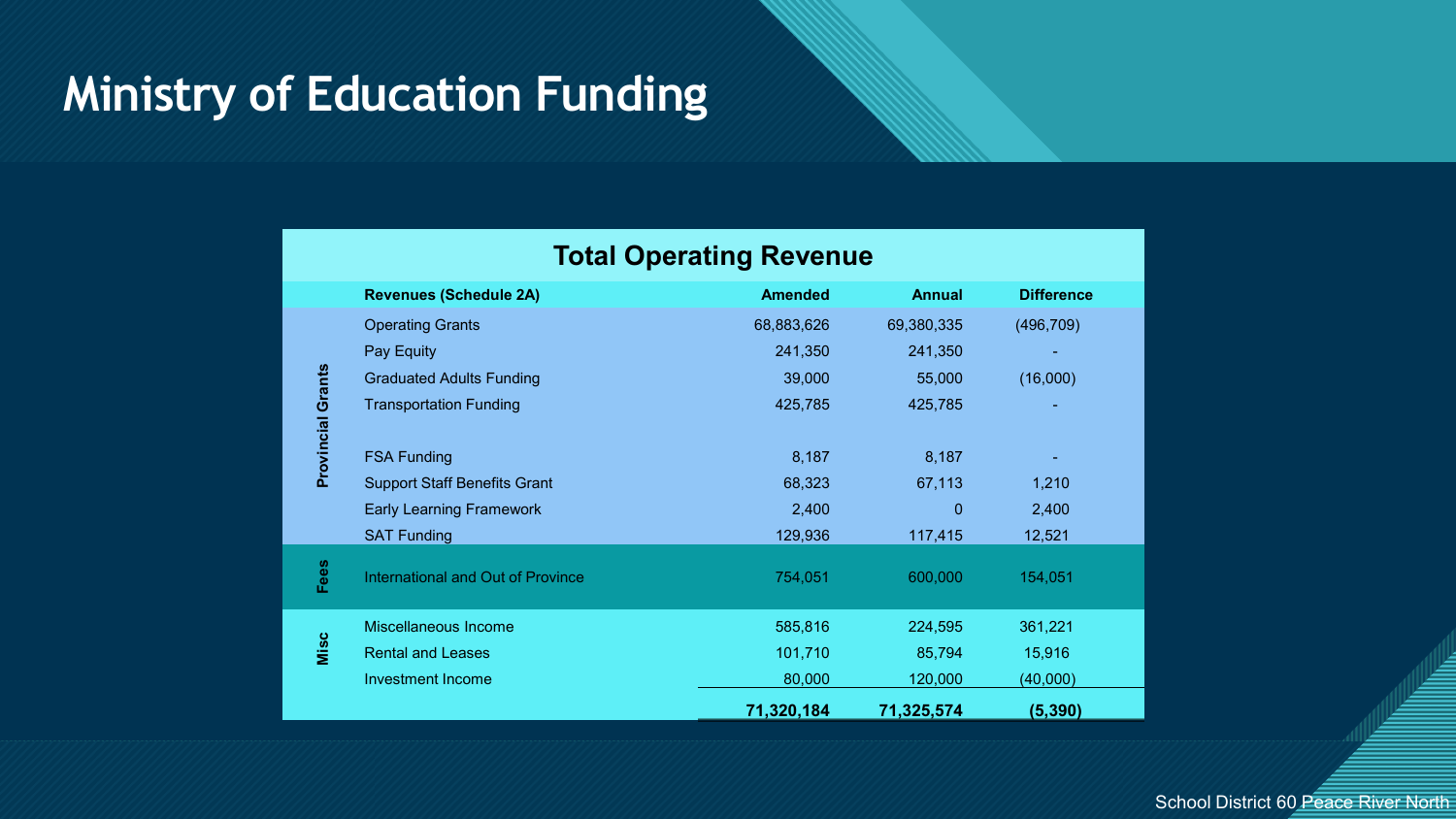### **Click to edit Master title style Enrolment**

| <b>FTE</b>   | <b>2021/22 Amended</b><br><b>Annual Budget</b> | 2021/22 Prelimnary<br><b>Annual Budget</b> | <b>Difference</b> |
|--------------|------------------------------------------------|--------------------------------------------|-------------------|
| School Age   | 6232.869                                       | 6371.938                                   | (139.07)          |
| Adult        | 25.5                                           | 29.125                                     | (3.63)            |
| <b>Other</b> | 1.92                                           | 1.88                                       | 0.04              |
| Total FTE    | 6,260.2890                                     | 6,402.9430                                 | (142.65)          |

School District 60 Peace River North

5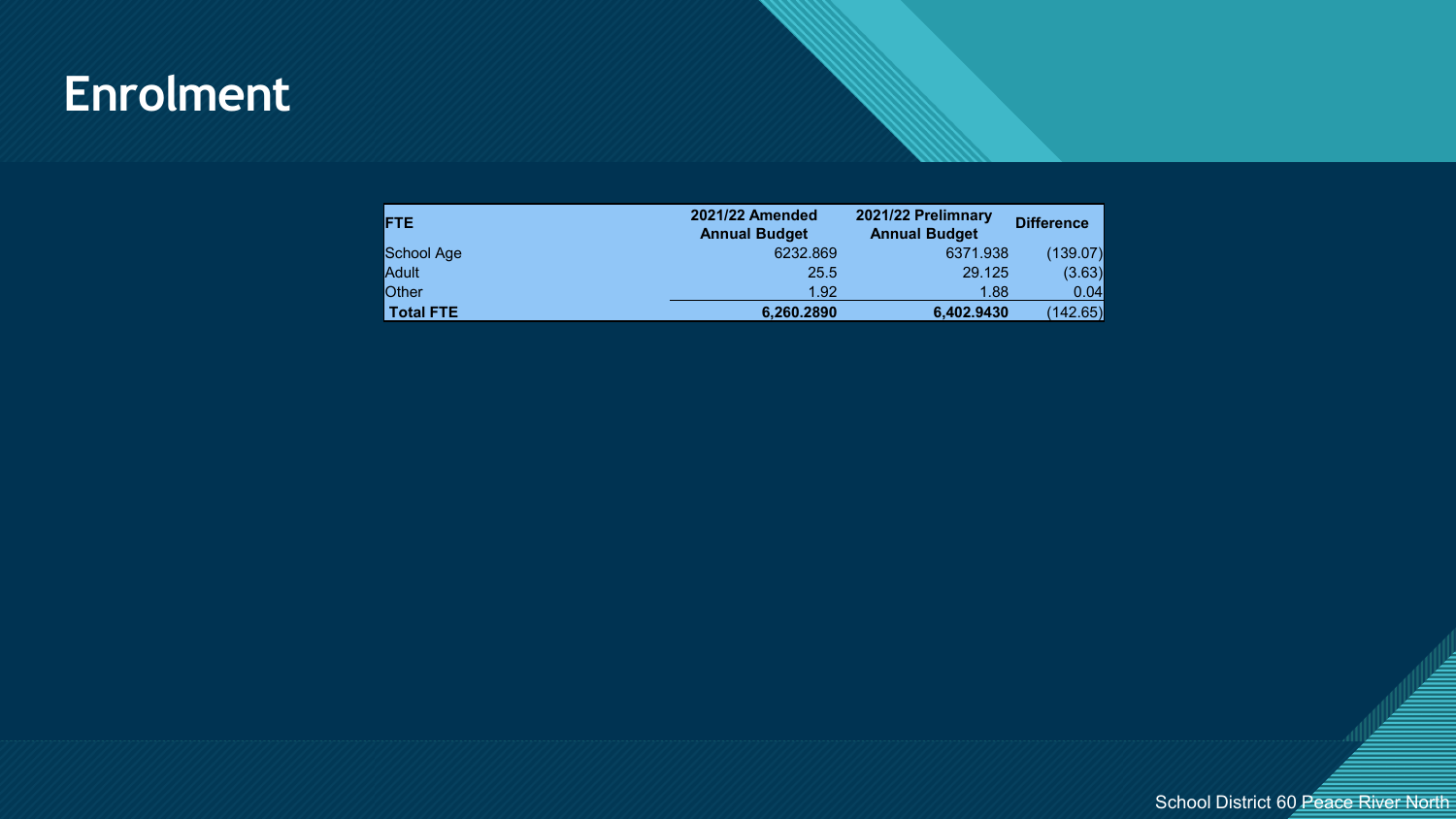### **Click to edit Master title style Enrolment**

| FTE              | 2021/22 Amended<br><b>Annual Budget</b> | 2021/22 Prelimnary<br><b>Annual Budget</b> | <b>Difference</b> |
|------------------|-----------------------------------------|--------------------------------------------|-------------------|
| School Age       | 6232.869                                | 6371.938                                   | (139.07)          |
| <b>Adult</b>     | 25.5                                    | 29.125                                     | (3.63)            |
| <b>Other</b>     | 1.92                                    | 1.88                                       | 0.04              |
| <b>Total FTE</b> | 6,260.2890                              | 6,402.9430                                 | (142.65)          |



#### School District 60 Peace River North

6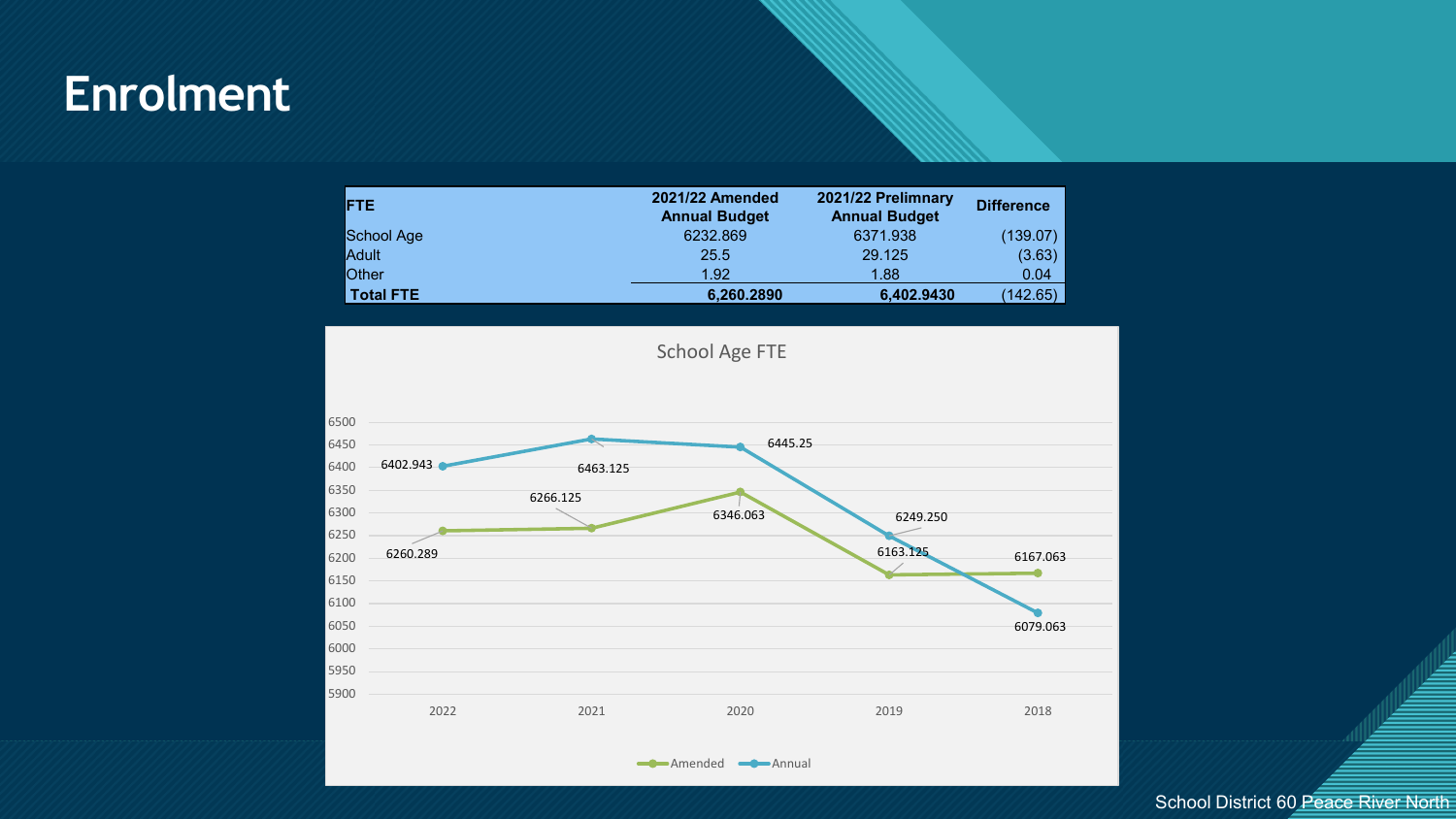### **C Conserverating Revenues**



School District 60 Peace River North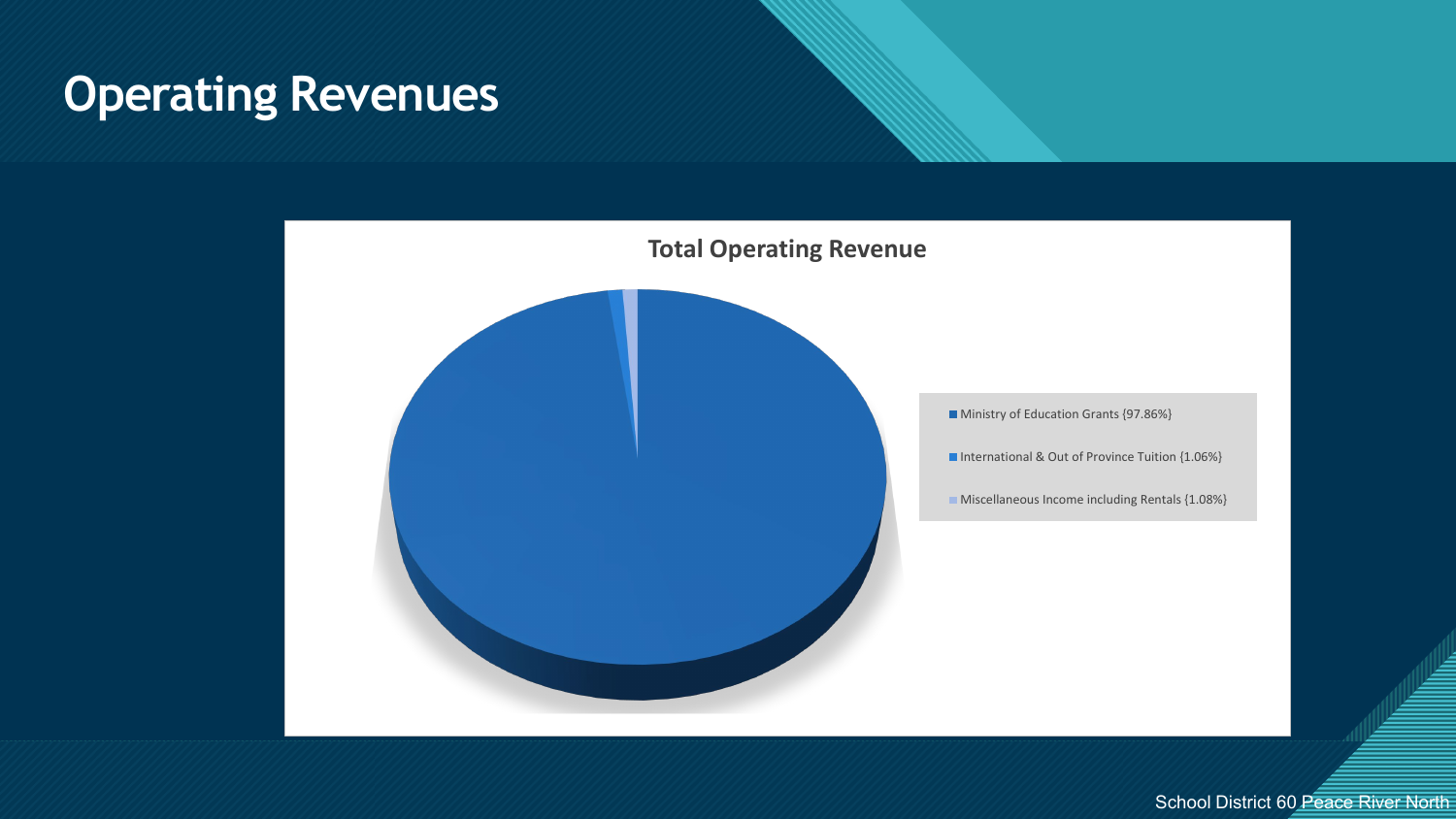### **Operating Expenditures by Function**

| <b>Operating Expenses by Function</b> |                |        |               |        |  |
|---------------------------------------|----------------|--------|---------------|--------|--|
| <b>Function</b>                       | <b>Amended</b> |        | <b>Annual</b> |        |  |
| Instruction (1)                       | 55,558,975     | 78.46% | 54,953,950    | 77.81% |  |
| District Administration (4)           | 2,435,224      | 3.44%  | 2,588,396     | 3.66%  |  |
| Operations & Maintenance (5)          | 9,101,617      | 12.84% | 9,155,679     | 12.96% |  |
| Transportation & Housing (7)          | 3,714,368      | 5.24%  | 3,927,549     | 5.56%  |  |
|                                       | 70,810,184     |        | 70,625,574    |        |  |



8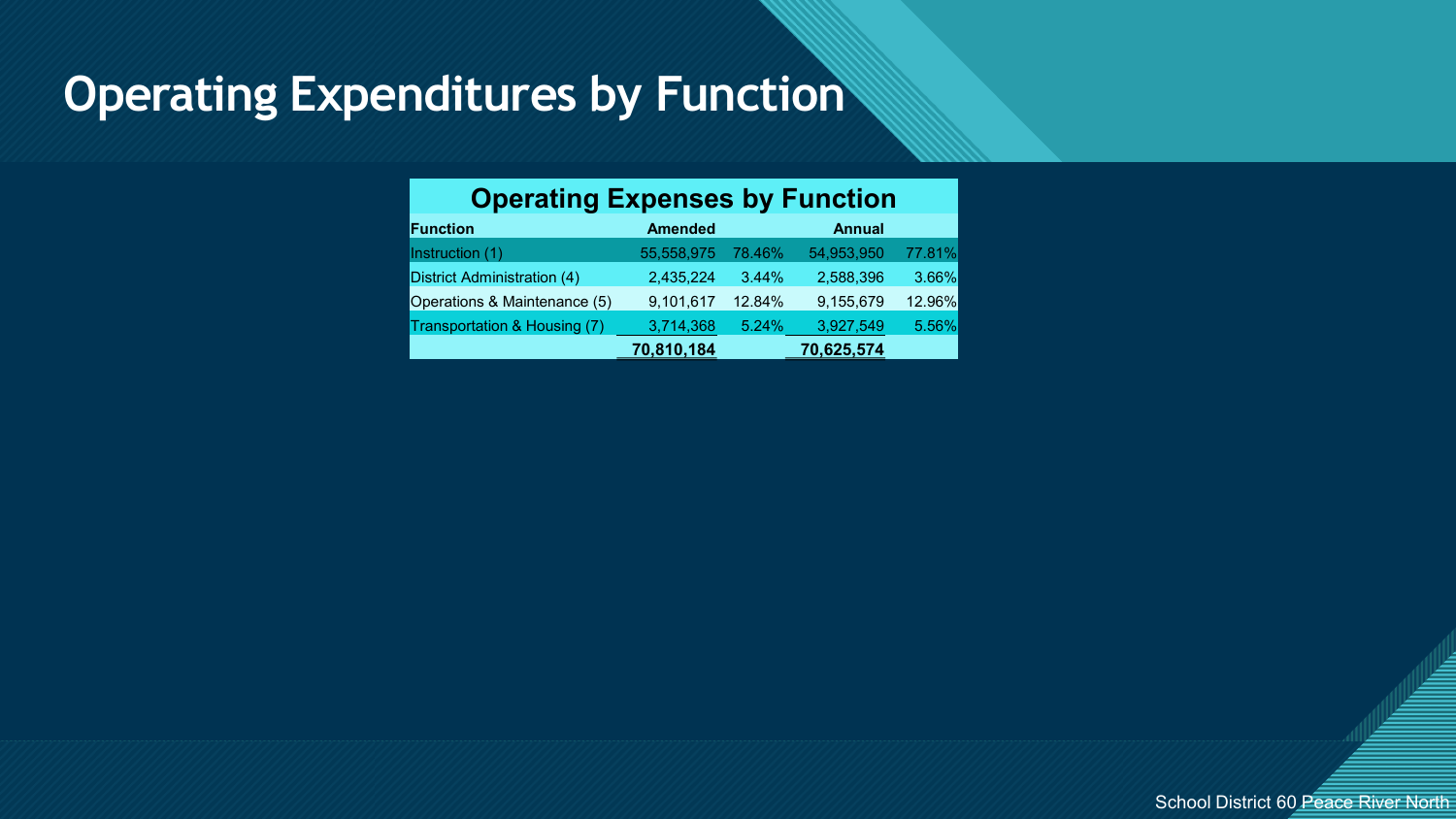### **Operating Expenditures by Function**

| <b>Operating Expenses by Function</b> |                |        |               |        |  |
|---------------------------------------|----------------|--------|---------------|--------|--|
| <b>Function</b>                       | <b>Amended</b> |        | <b>Annual</b> |        |  |
| Instruction (1)                       | 55,558,975     | 78.46% | 54,953,950    | 77.81% |  |
| <b>District Administration (4)</b>    | 2,435,224      | 3.44%  | 2,588,396     | 3.66%  |  |
| Operations & Maintenance (5)          | 9,101,617      | 12.84% | 9,155,679     | 12.96% |  |
| Transportation & Housing (7)          | 3,714,368      | 5.24%  | 3,927,549     | 5.56%  |  |
|                                       | 70,810,184     |        | 70,625,574    |        |  |





■ (1) Instruction {78.46%}

■ (4) District Administration {3.44%}

(5) Operations & Maintenance {12.84%}

■(7) Transportation & Housing {5.24%}

School District 60 Peace River North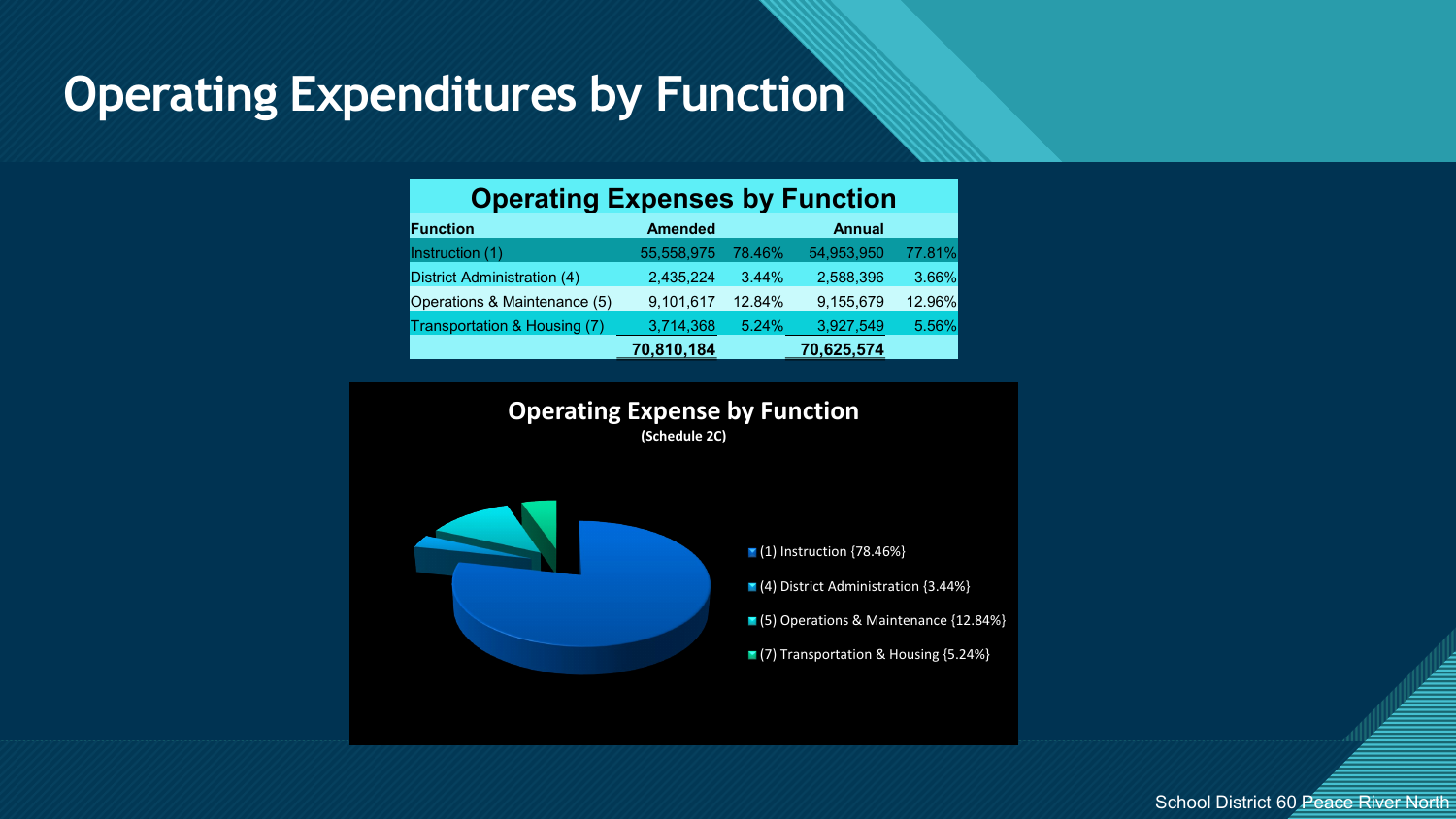### **Operating Expenditures by Object**

| <b>Operating Expenses by Object</b> |                |        |               |        |  |
|-------------------------------------|----------------|--------|---------------|--------|--|
| <b>Object</b>                       | <b>Amended</b> |        | <b>Annual</b> |        |  |
| Salaries                            | 49,086,591     | 69.32% | 47,447,457    | 67.18% |  |
| <b>Benefits</b>                     | 10,074,990     | 14.23% | 11,610,259    | 16.44% |  |
| Salaries & Benefits                 | 59,161,581     | 83.55% | 59,057,716    | 83.62% |  |
| Services & Supplies                 | 11,648,603     | 16.45% | 11,567,858    | 16.38% |  |
|                                     | 70,810,184     |        | 70,625,574    |        |  |



|<br>|<br>|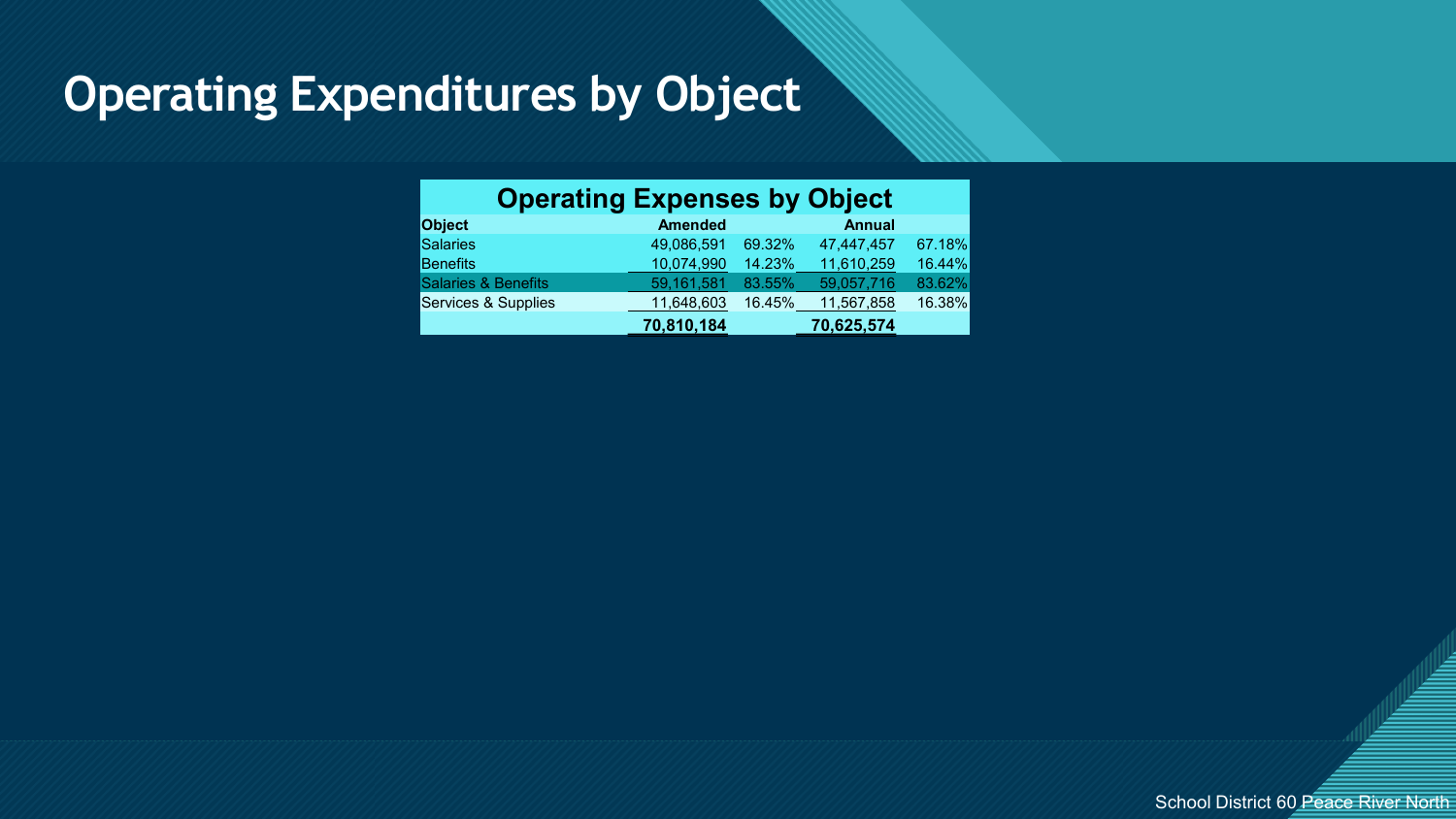### **Operating Expenditures by Object**

| <b>Operating Expenses by Object</b> |                |        |               |        |  |
|-------------------------------------|----------------|--------|---------------|--------|--|
| <b>Object</b>                       | <b>Amended</b> |        | <b>Annual</b> |        |  |
| Salaries                            | 49,086,591     | 69.27% | 47,447,457    | 67.18% |  |
| <b>Benefits</b>                     | 10,074,990     | 14.22% | 11,610,259    | 16.44% |  |
| Salaries & Benefits                 | 59,161,581     | 83.55% | 59,057,716    | 83.62% |  |
| Services & Supplies                 | 11,648,603     | 16.45% | 11,567,858    | 16.38% |  |
|                                     | 70,810,184     |        | 70,625,574    |        |  |



School District 60 Peace River North

<u>:</u>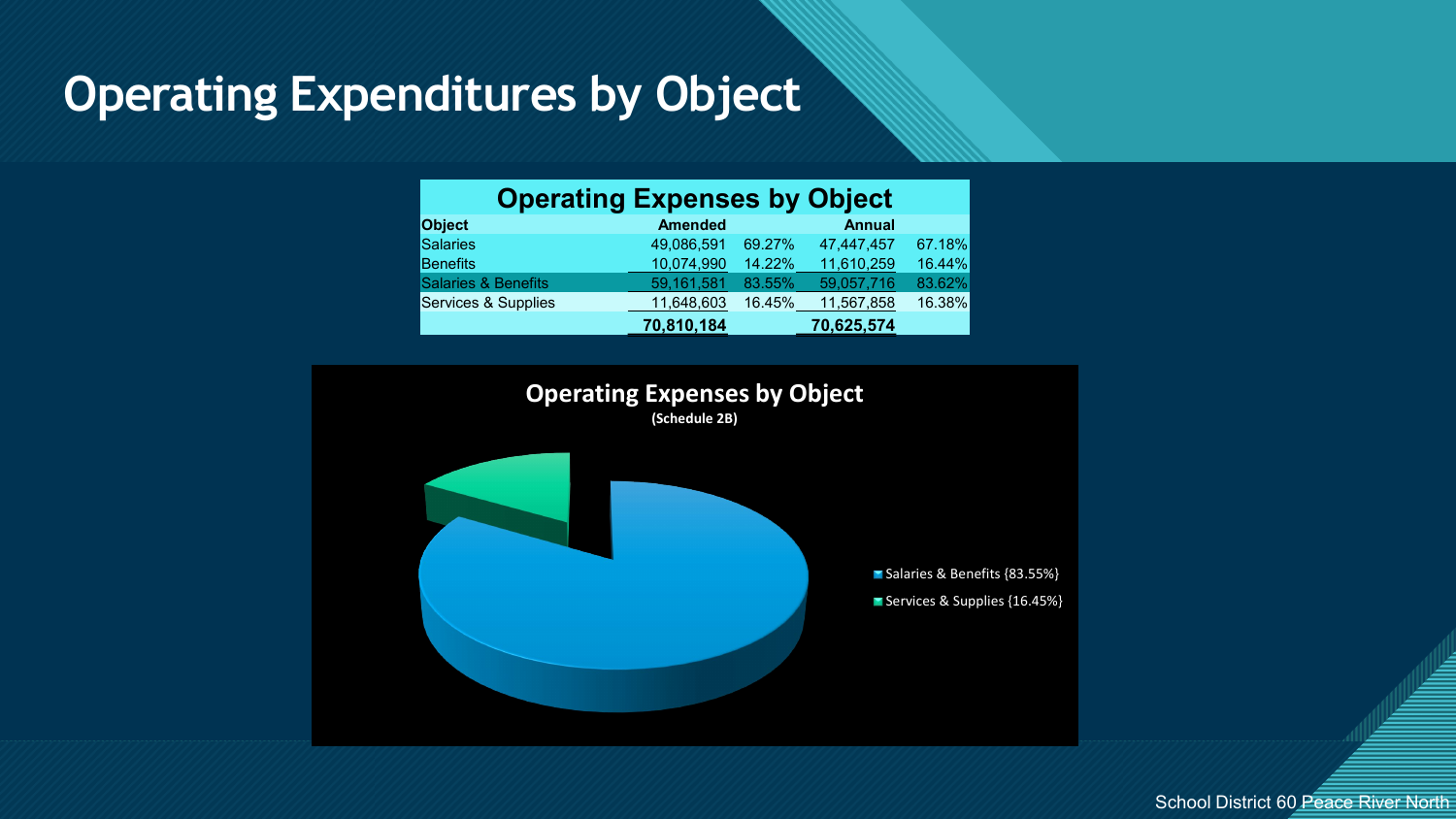### **Schedule 2 - Operating Revenue & Expense**

|                                                      | 2022 Amended<br><b>Budget</b> | <b>2022 Preliminary</b><br><b>Budget</b> |
|------------------------------------------------------|-------------------------------|------------------------------------------|
| <b>Total Revenue</b>                                 | 71,320,184                    | 71,325,574                               |
| <b>Total Expense</b>                                 | 70,810,184                    | 70,625,574                               |
| <b>Net Revenue (Expense)</b>                         | 510,000                       | 700,000                                  |
| <b>Budgeted Prior Year Surplus Appropriation</b>     |                               |                                          |
| <b>Total Net Transfers (Tangible Capital Assets)</b> | (510,000)                     | (700,000)                                |
| <b>Budgeted Surplus (Deficit), for the year</b>      |                               |                                          |
|                                                      |                               |                                          |

School District 60 Peace River North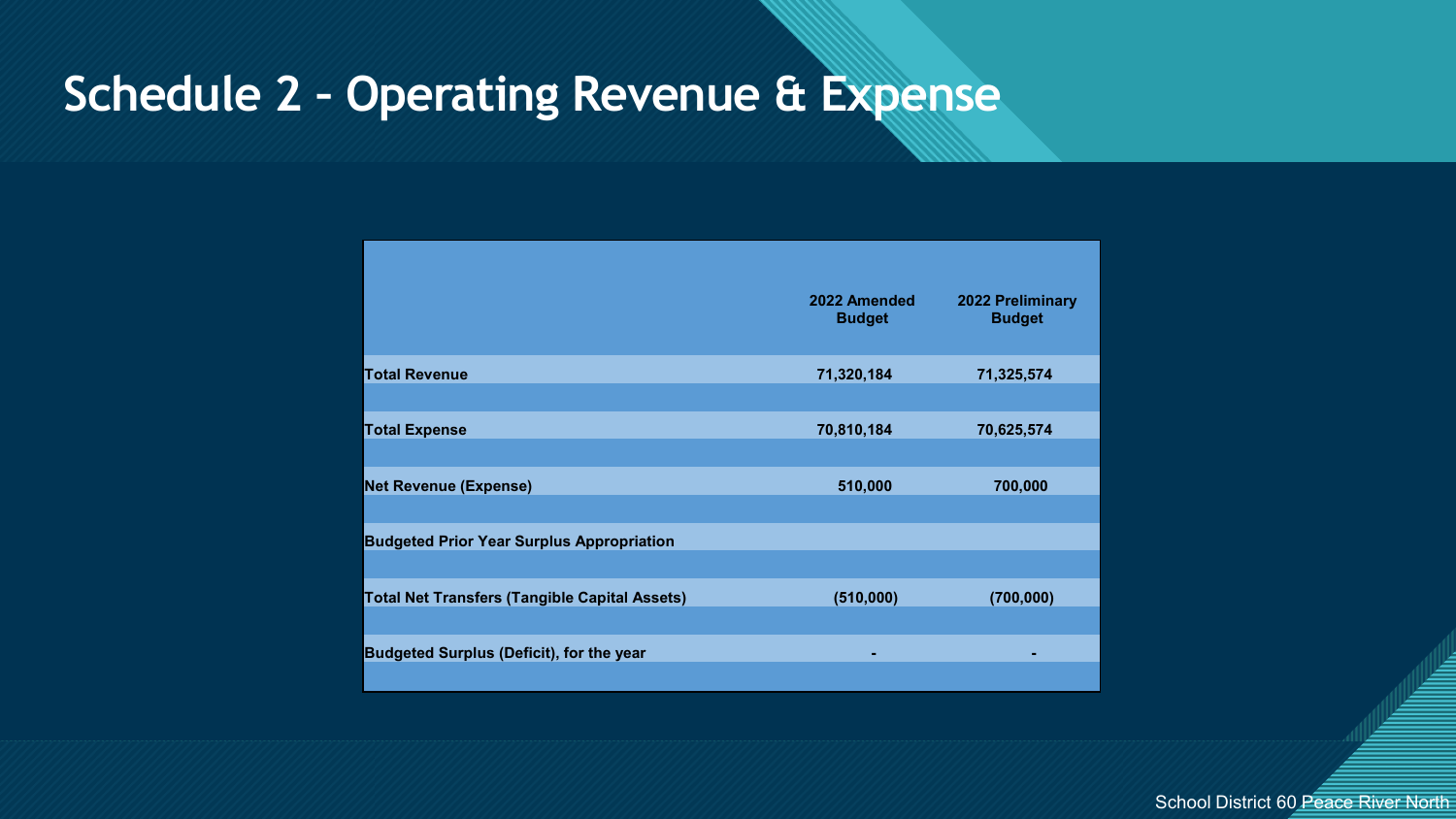### **Schedule 3A - Special Purpose Funds**

| <b>Special Purpose Fund Revenue</b>         |             |  |
|---------------------------------------------|-------------|--|
| <b>Special Purpose Fund Revenue</b>         | \$9,359,559 |  |
| <b>Revenue plus application of Reserves</b> | \$9,678,937 |  |



<u>:</u>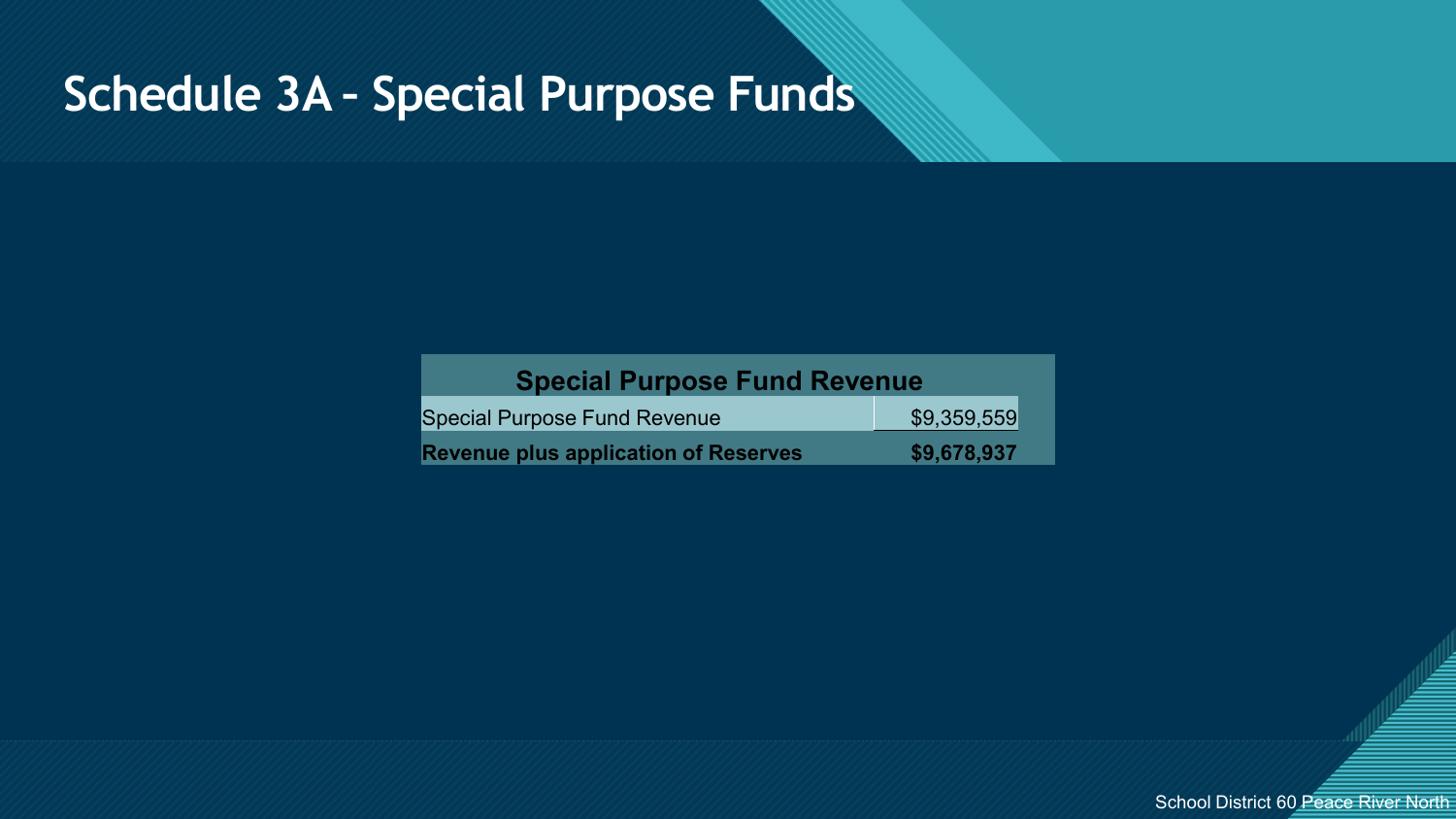### **Schedule 3A - Special Purpose Funds**

**Planned Spending Planned Spending**

### **Special Purpose Funds - Expenses 2021/22**

| <b>Annual Facility Grant</b>               | 474,346     |
|--------------------------------------------|-------------|
| <b>Learning Improvement Fund</b>           | 267,252     |
| <b>School Generated Funds</b>              | 1,608,886   |
| <b>Strong Start</b>                        | 157,660     |
| <b>Ready Set Learn</b>                     | 26,760      |
| <b>OLEP</b>                                | 69,090      |
| <b>Community Links</b>                     | 699,275     |
| <b>CEF - Overhead</b>                      | 365,296     |
| <b>CEF - Staffing</b>                      | 3,746,900   |
| <b>CEF - Remedies</b>                      | 496,410     |
| <b>SWIS</b>                                | 255,219     |
| <b>EFAP</b>                                | 28,895      |
| <b>Seamless Day Kindergarten</b>           | 50,000      |
| <b>Mental Health in Schools</b>            | 37,680      |
| <b>First Nations Transportation</b>        | 224,295     |
| <b>Safe Return/Restart Funding</b>         | 167,886     |
| <b>Donations &amp; Miscellaneous</b>       | 888,825     |
| <b>Federal Safe Return To Class</b>        | 26,826      |
| <b>Rapid Recovery</b>                      | 61,553      |
| <b>Changing Results for Young Children</b> | 25,883      |
|                                            | \$9,678,937 |

School District 60 Peace River North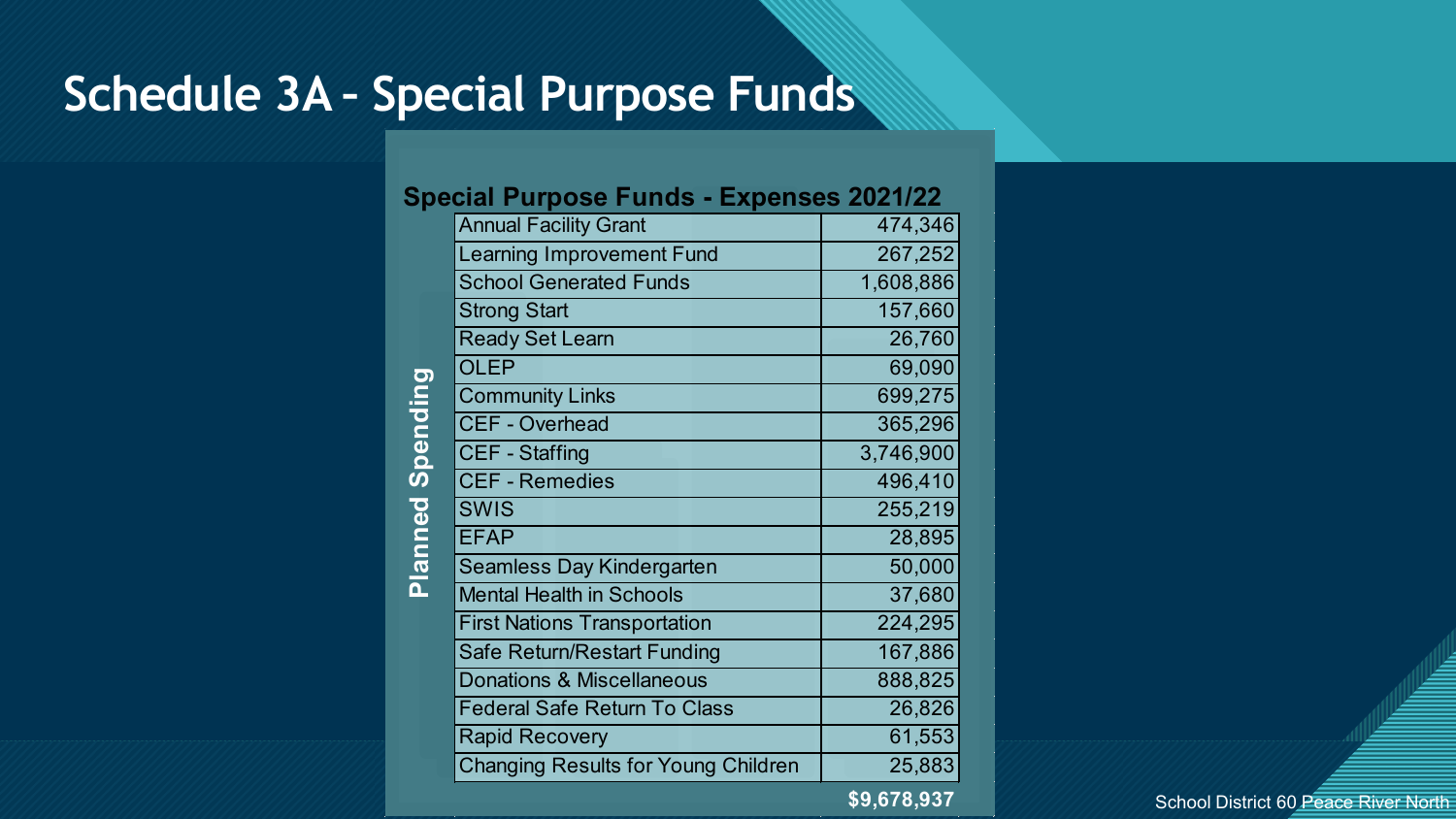### Statement 2 - Budget Bylaw



School District 60 Peace River North

15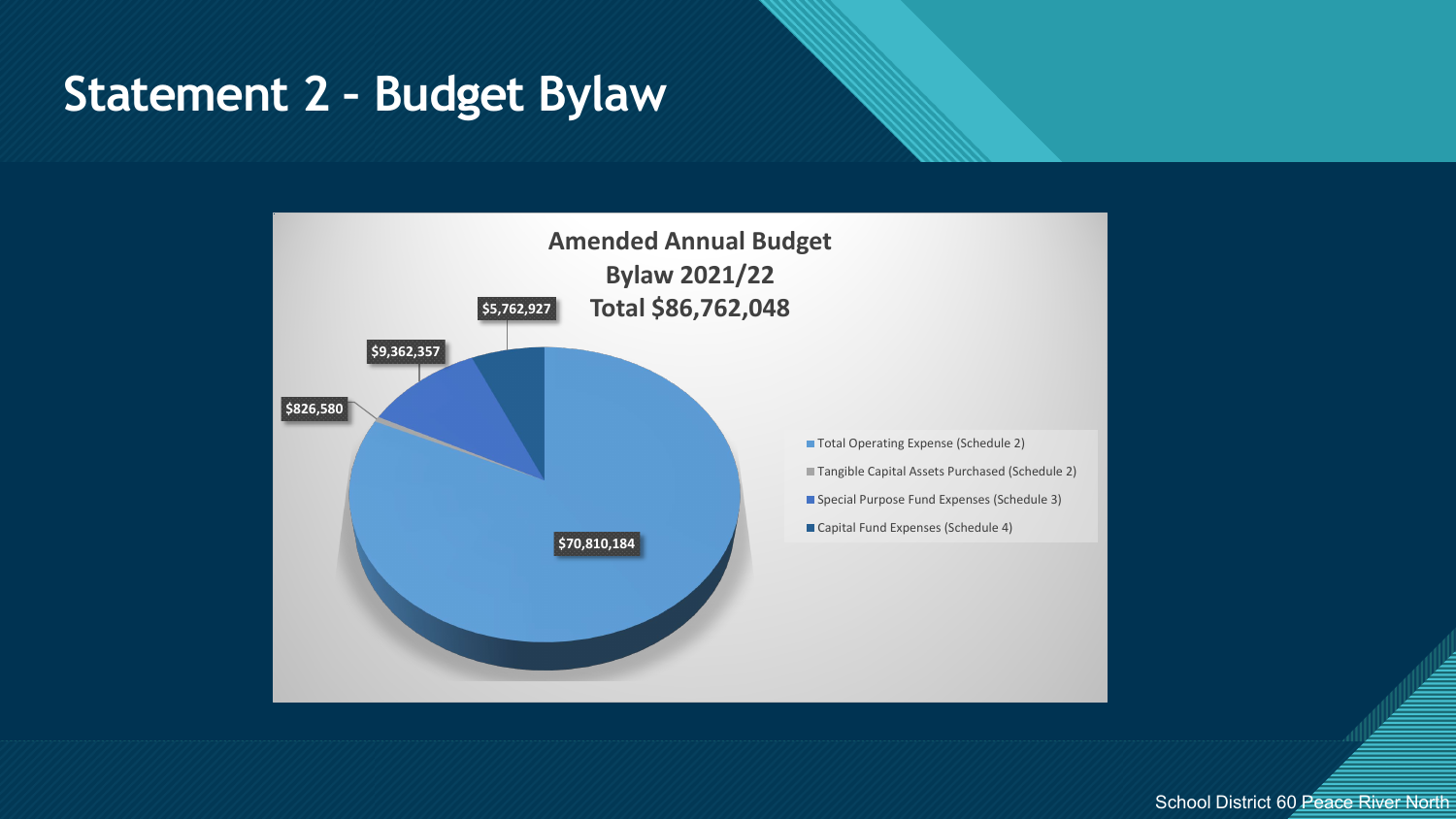## **Questions?**

**Click to edit Master title style**

School District 60 Peace River North